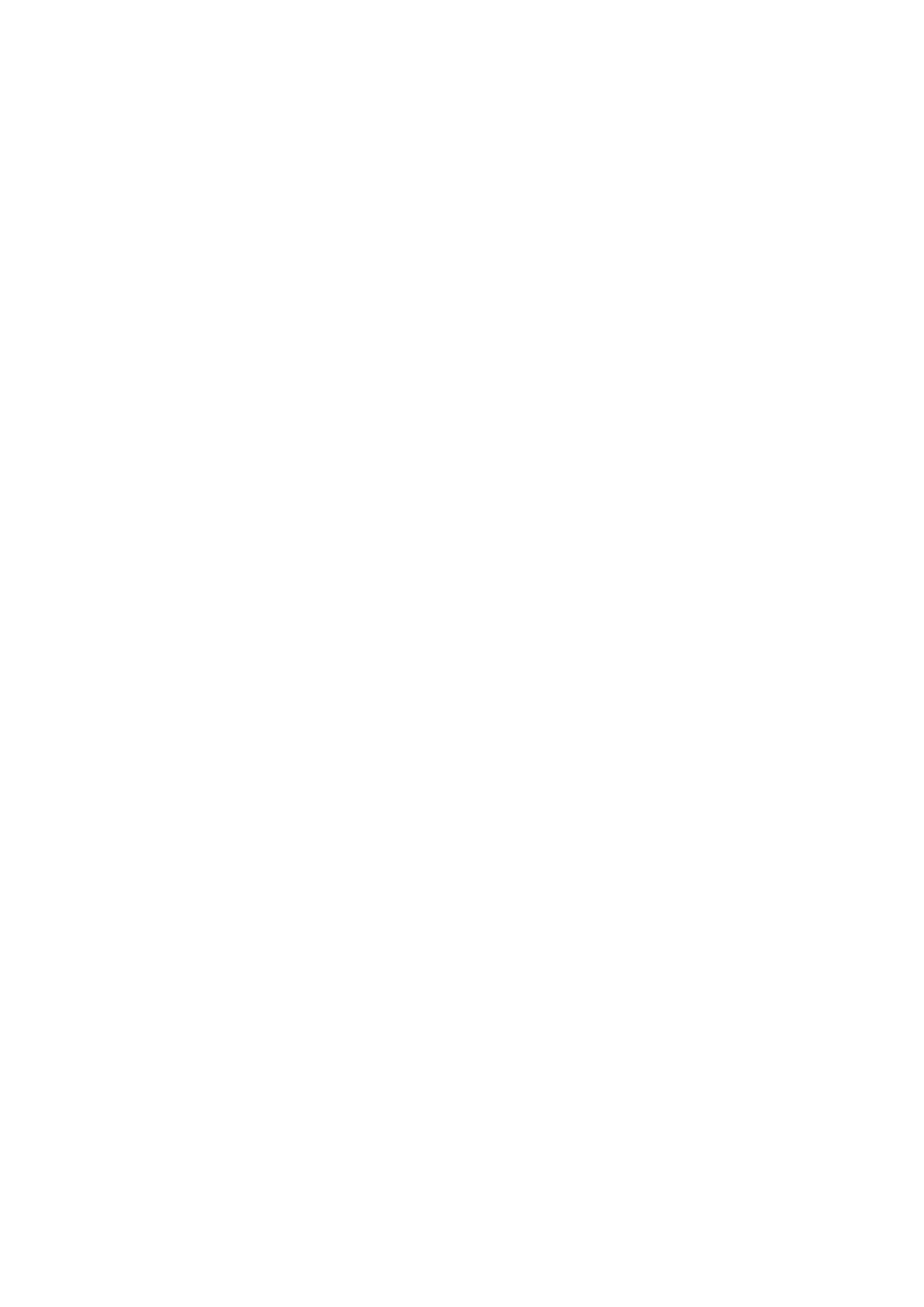## ©1992-2020 Sartorius Stedim Data Analytics AB, all rights reserved

Information in this document is subject to change without notice and does not represent a commitment on part of Sartorius Stedim Data Analytics AB. The software, which includes information contained in any databases, described in this document is furnished under license agreement or nondisclosure agreement and may be used or copied only in accordance with the terms of the agreement. It is against the law to copy the software except as specifically allowed in the license or nondisclosure agreement. No part of this user guide may be reproduced or transmitted in any form or by any means, electronic or mechanical, including photocopying and recording, for any purpose, without the express written permission of Sartorius Stedim Data Analytics AB.

#### Sartorius Stedim Data Analytics AB, patents and trademarks

US-7151976, US-7523384, US-7622308, US-7809450, US-8086327, US-8244498, US-8271103, US-8412356, US-8494798, US-8577480, US-8725469, US-9069345, US-9429939, US-9541471, US-9746850.

| <b>Trademark</b>                | Descriptor                              |
|---------------------------------|-----------------------------------------|
| Umetrics®                       | Suite of Data Analytics Solutions       |
| <b>MODDE®</b>                   | Design of Experiments Solution          |
| <b>SIMCA®</b>                   | Multivariate Data Analysis Solution     |
| <b>OPLS®</b>                    | Method for improved regression analysis |
| O <sub>2</sub> PL <sub>S®</sub> | Method for data integration             |
| OPLS-DA®                        | Method for group separation             |
| PLS-TREE®                       | Top down clustering                     |
| S-PLOT®                         | Highlighting discriminatory variables   |
| EZinfo <sup>®</sup>             | <b>Embedded Waters solution</b>         |
| <b>VALUE FROM DATA®</b>         | We are value providers                  |

ID #2065

Guide edition date: June 8, 2020

## **SARTORILS**

Sartorius Stedim Data Analytics AB Östra Strandgatan24 SE-90333 Umeå Sweden Phone: +46 (0)90 18 48 00 Email:umetrics@sartorius.com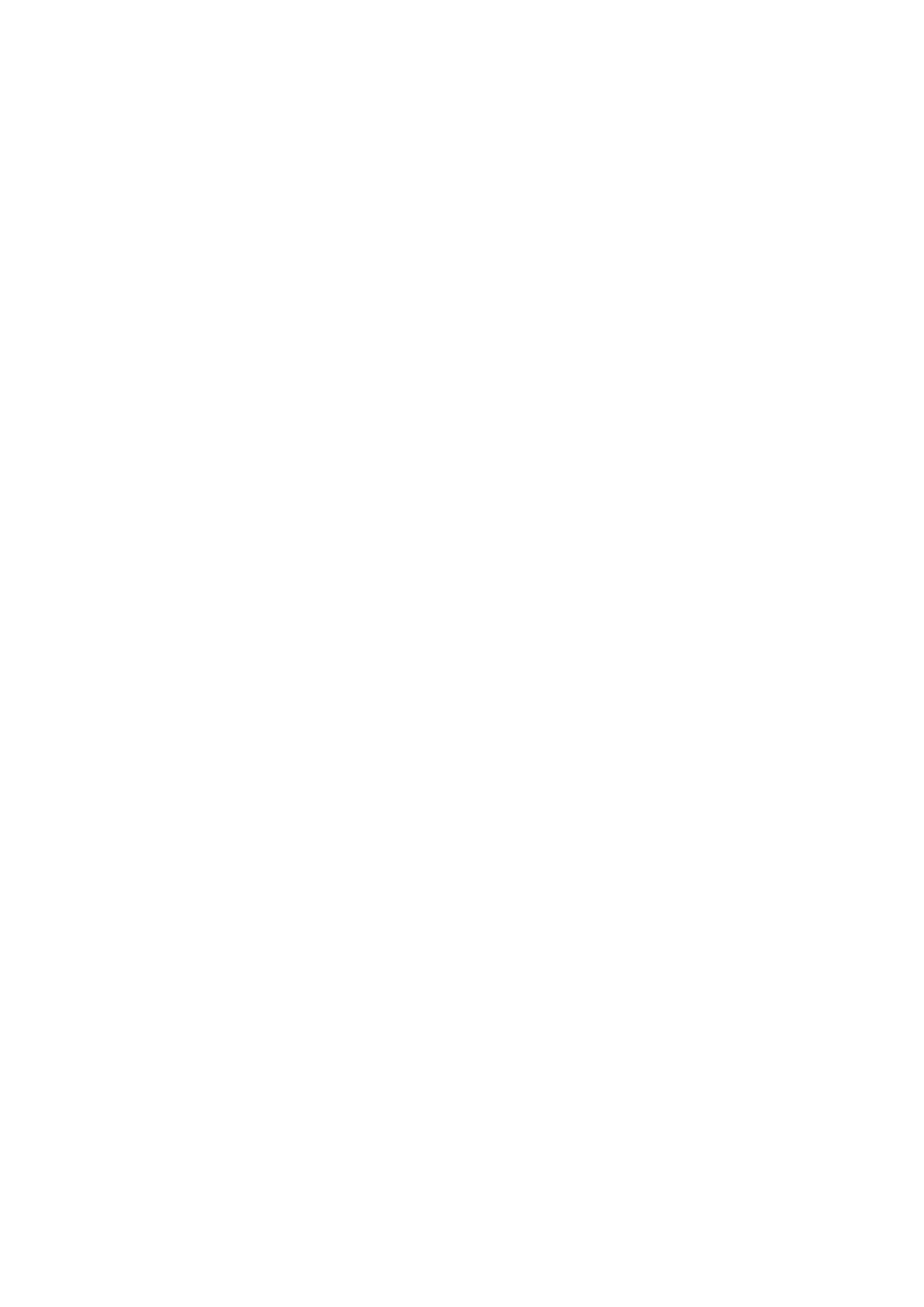# Contents

| 1              |     |                                                                                         |     |
|----------------|-----|-----------------------------------------------------------------------------------------|-----|
|                | 1.1 |                                                                                         |     |
|                | 1.2 |                                                                                         |     |
| $\overline{2}$ |     |                                                                                         |     |
|                | 2.1 |                                                                                         |     |
|                |     | 2.1.1                                                                                   |     |
|                | 2.2 |                                                                                         |     |
|                | 2.3 |                                                                                         |     |
|                | 2.4 |                                                                                         |     |
|                | 2.5 |                                                                                         |     |
|                | 2.6 |                                                                                         |     |
|                | 2.7 |                                                                                         |     |
|                | 2.8 |                                                                                         |     |
|                | 2.9 |                                                                                         |     |
| 3              |     |                                                                                         |     |
|                | 3.1 |                                                                                         |     |
|                |     | 3.1.1                                                                                   |     |
|                | 3.2 |                                                                                         |     |
|                |     | 3.2.1                                                                                   |     |
|                | 3.3 |                                                                                         |     |
|                | 3.4 |                                                                                         |     |
|                | 3.5 |                                                                                         |     |
|                | 3.6 |                                                                                         |     |
| $\overline{4}$ |     |                                                                                         |     |
|                | 4.1 |                                                                                         |     |
|                | 4.2 |                                                                                         |     |
|                | 4.3 |                                                                                         |     |
|                | 4.4 |                                                                                         |     |
|                |     |                                                                                         |     |
|                |     |                                                                                         |     |
|                | 4.5 |                                                                                         |     |
| 5.             |     | What data do I see in Active Dashboard?                                                 | .17 |
|                | 5.1 |                                                                                         |     |
|                | 5.2 |                                                                                         |     |
|                | 5.3 |                                                                                         |     |
|                | 5.4 |                                                                                         |     |
|                |     | How do I get values for Quality or Product performance in Active Dashboard? 18<br>5.4.1 |     |
|                |     | 5.4.2                                                                                   |     |
|                |     | 5.4.3                                                                                   |     |
|                |     | 5.4.4                                                                                   |     |
|                |     | 5.4.5                                                                                   |     |
|                |     | 5.4.6                                                                                   |     |
|                | 5.5 |                                                                                         |     |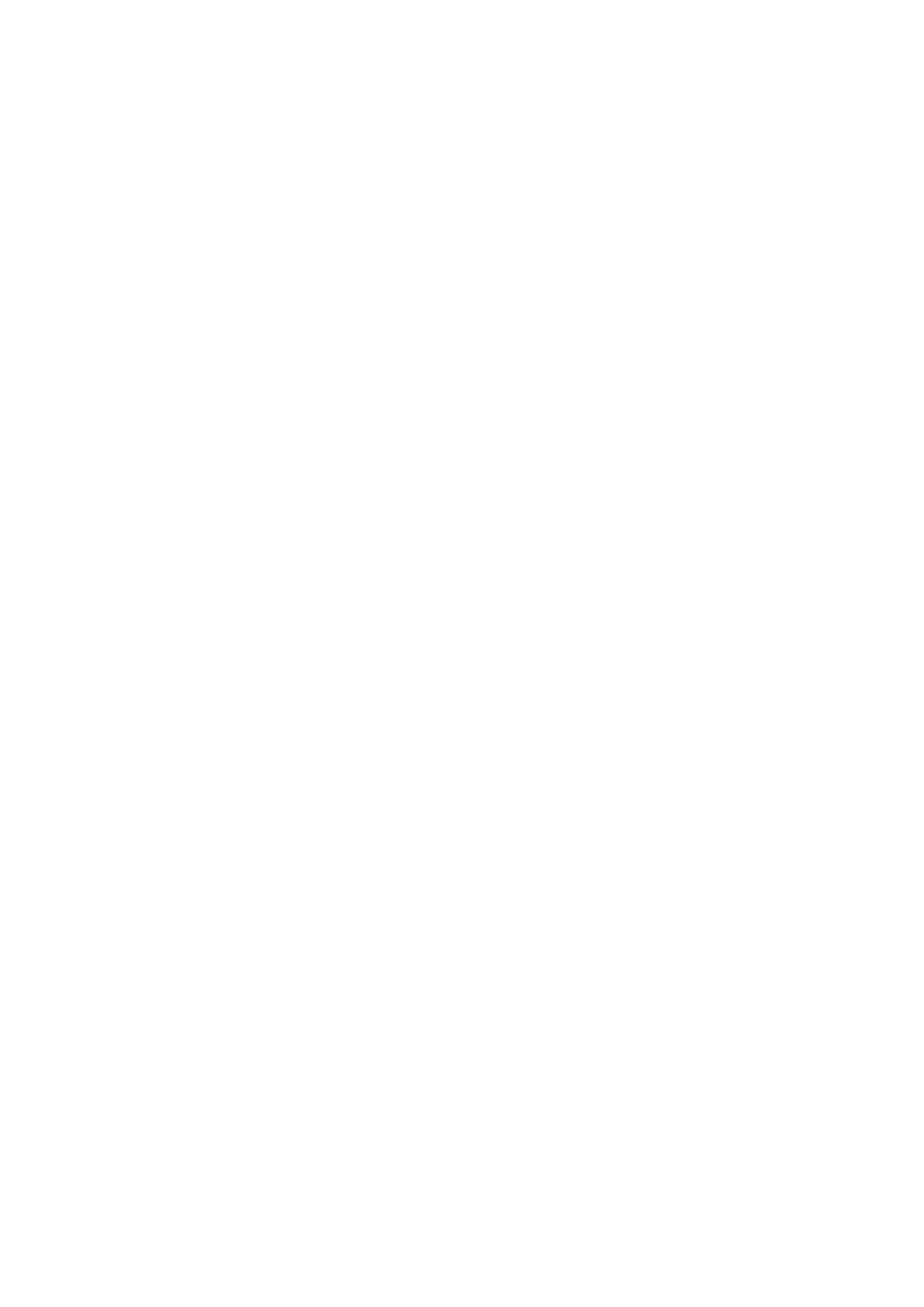# <span id="page-6-0"></span>1 Active Dashboard overview

This user guide for Active Dashboard is about how you use the web browser client to work with dashboards. To learn how to install and configure the Active Dashboard server, see the Installation Guide.

The following short summary outlines the functionality of Active Dashboard, and how it interacts with data sources (such as SIMCA-online):



- The Active Dashboard server connects to data sources to obtain and analyze data. This connection is oneway; data is never written back from Active Dashboard to a data source.
- Web browsers on PCs and mobile devices connect to the server to view and interact with dashboards that visualize the data.
- The data in a dashboard is controlled by settings on the dashboardthat define the dashboard time span and which products and locations to include.
- A dashboard contains widgets. A widget visualizes one or two data attributes of the batches. The visualization can be a numerical indicator or a bar, pie, or line chart, etc.
- Editors create customized dashboards for the users to enable them to analyze data.
- Users interact with the charts to filter the data in the dashboard to narrow down what they see and gain insights about their production across all monitored data sources.

### <span id="page-6-1"></span>1.1 Active Dashboard in the browser

Users of Active Dashboard use their web browser to interact with dashboards. For a list of supported browsers, see the knowledge base articl[e umetrics.com/kb/active-dashboard-2](http://www.umetrics.com/kb/active-dashboard-2).

In the browser, the usernavigates to the Active Dashboard server address and is presented with a login screen. Ask your administrator for the server address and credentials. This is what the main dashboard interface looks like:

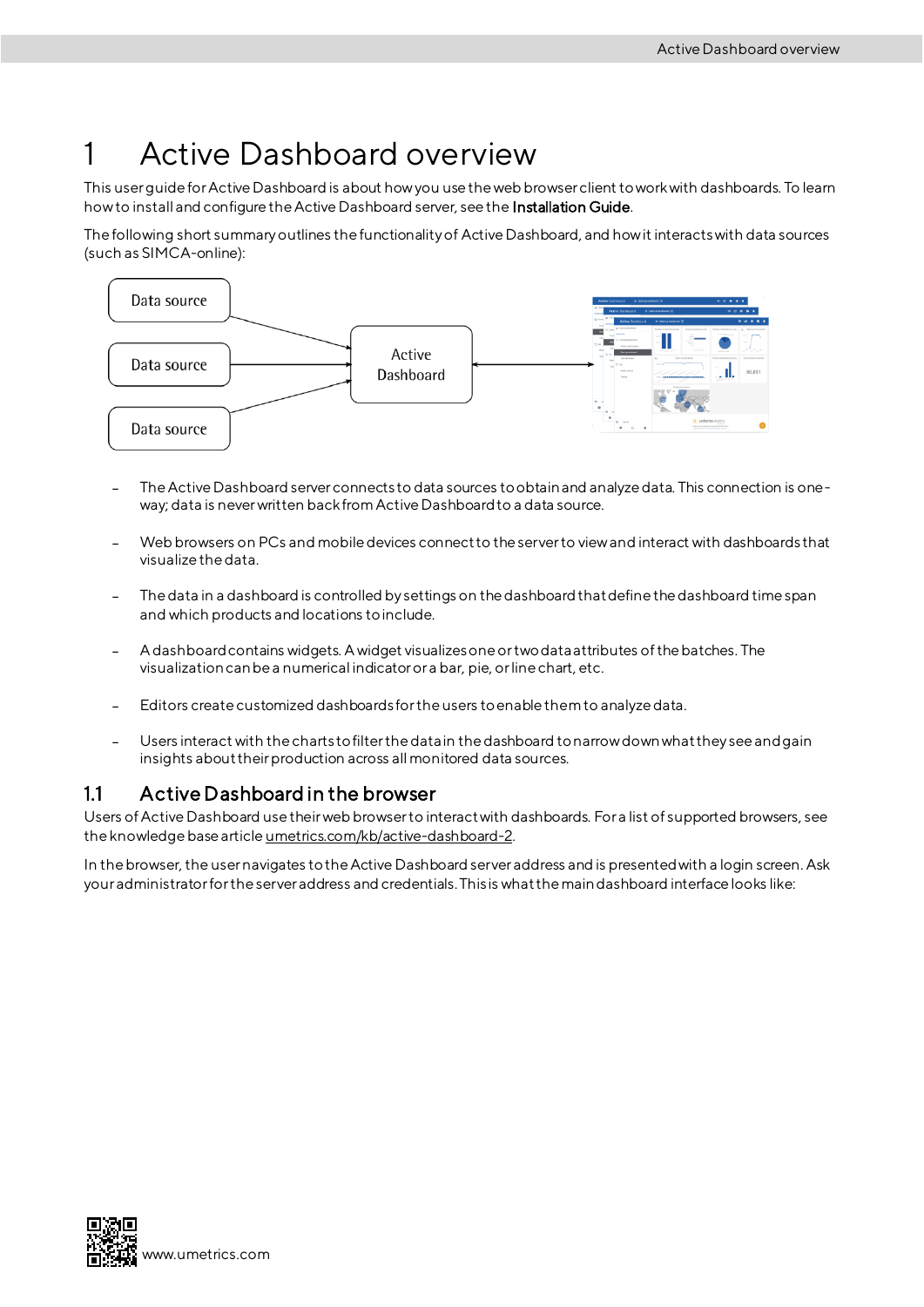

The left pane shows the available dashboards, highlighting the open dashboard, and has buttons at the bottom for logging out, giving feedback, etc.

The toolbar at the top contains

- the Menubutton for hiding or showing the left pane.  $\overline{a}$
- the dashboard title; and
- buttons for interacting with the dashboard, such as resetting widget filters, editingwidgets,or deleting the dashboard.

No te: the above screenshot is when an administrator is logged in. A regular user cannot access the User administration button and only has access to some dashboards folders and only some of the actions in the toolbar. See image below in sectio[n 1.2](#page-8-0) for how Active Dashboard lookt to a normal user.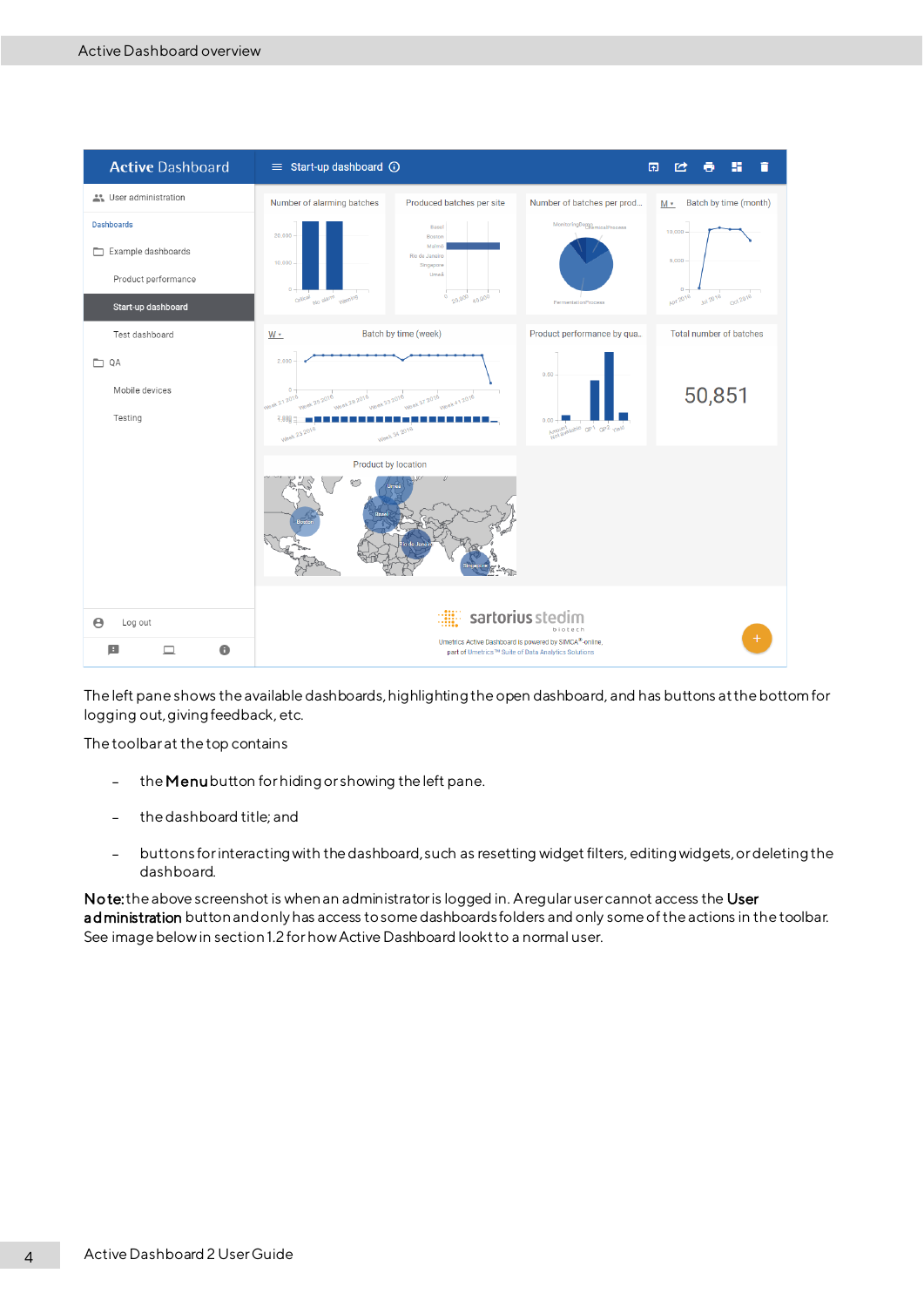

## <span id="page-8-0"></span>1.2 Using Active Dashboard – a walkthrough

This walkthroughshows how to use Active Dashboard to view a dashboard and to work with it by us ing the widget filters. This can be tested directly with an internet connection, and a supported browser. The server in this case is demo.umetrics.com, and the user is test, and the password is test:

- 1. In a web browser, navigate to the server address. Log in as the user Test with its password (ask your Active Dashboard administrator for this password) or with your Windows username and password if your administrator has configured this.
- 2. The first dashboard is automatically opened, showing its widgets.

Tip: If you want to show or hide the left pane displayed in the above screenshot, click the Menubutton in the toolbar.

- 3. In widgets that show time on the x-axis, you can switch which time dimension to use by pressing the icon in the top left corner of the widget. The letter in the icon represents the current time dimension (year, quarter, month, etc.). The changes you make are not saved in the dashboard andwill be reset when switching to a different dashboard. For example, in the image above the widget named **Batch by time (week)** has the letter W for weeks in the top left corner click it to change time dimension.
- 4. Try some widget filtering in the dashboard to drill down in the data to focus on subsets of data:

In the top left widget "Number of alarming batches", clickthe column "Critical". Notice that the other columns in the same widget are dimmed and all other widgets are updated to show only data for which the alarm level is "Critical". This is fast because this filtering occurs in the client without having to contact the server.

In the third widget, "Number of batches per product", click the "Chemical" slice in the pie chart.

Now notice the Reset filter  $\Theta$  button in the header of the third widget, as well as the Reset all filters button in the toolbar. These buttons reset filtering for individual widgets, or if you click in the toolbar, for the entire dashboard.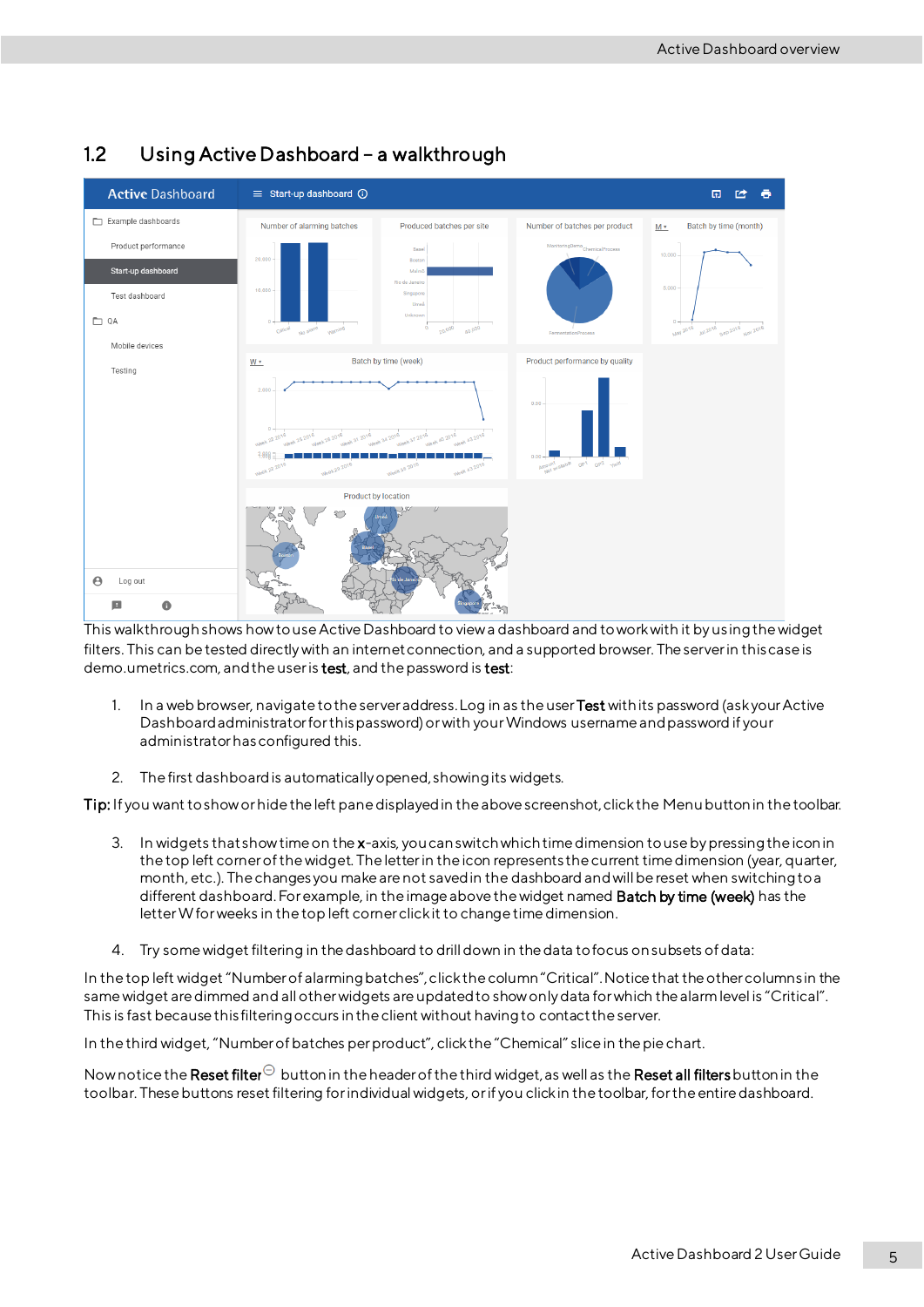

5. In the toolbar, you will also find the View printable page button, switching the dashboard into a printfriendly layout. Unnecessary buttons are hidden in this layout, the widgets are put in a long list, and the left pane is hidden when printing. It is still possible to filter and interact with the charts while in this layout. To exit the print friendly layout, click the Exit printable page in the toolbar or select another dashboard.

Notice that since you are logged in as a regular user, editor functionality, such as editing or deleting dashboards, is not available. This functionality is described in sectio[n 3](#page-13-0).

A note on smaller devices: If you view Active Dashboard in a smaller device, such as a mobile phone, the dashboards will adapt to the smaller screen size by hiding the left pane and rearranging widgets. Also, administrative features are hidden on small devices where they would be difficult to use.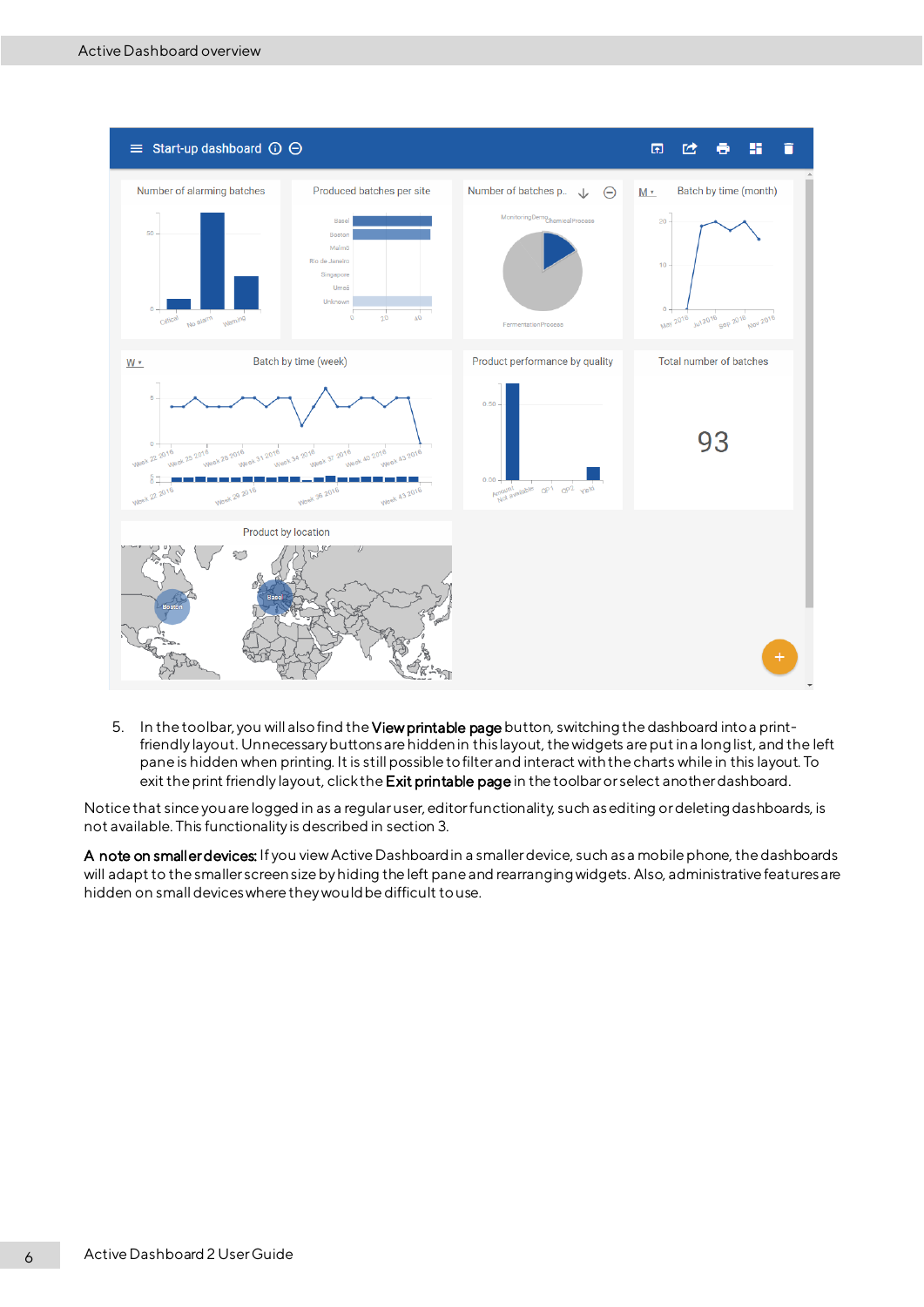# <span id="page-10-0"></span>2 Viewing and interacting with dashboards

A dashboard has settings that control the time range of the dashboard, as well as filters for which products and locations to display. This section is about viewing dashboards, if you would like to learn how to edit dashboards, see sectio[n 3.](#page-13-0)

## <span id="page-10-1"></span>2.1 Load more data when it becomes available

A dashboard loads the data matching the dashboard filters when it is first loaded. If the dashboard is kept open and batches finish, the dashboard will learn about it and display the Update dashboard  $\mathbb G$  button in the toolbar. Click this button to refresh the dashboard to include the new data.

### <span id="page-10-2"></span>2.1.1 Data source status dialog

When viewing a dashboard, a warning dialog may be visible in the toolbar. Clicking it will open the Data source status dialog, show the status of each configured data source, indicating each one that currently have issues fetching data.

Note: A failing data source can be completely failing or be partly failing and thus still providing new data, etc. Data already fetched by Active Dashboard is of course still available in dashboards.



Type: pi Url: https://servumvm3 Latest status: failed to query datasource

## <span id="page-10-3"></span>2.2 The startup page

When the Active Dashboard server is started for the first time, it can have much data to analyze from the data sources. If a web browserconnects to the server during this time it will a progress bar until the server has finished processing data. The time it takes to setup can range from minutes to several hours depending on the size of the data.

## <span id="page-10-4"></span>2.3 Updated dashboards

When an editorhas updated the settings for a dashboard this will be indicated for the user with a warning triangle button in the toolbar. Clicking this button will reload the dashboard with the new settings.

## <span id="page-10-5"></span>2.4 Widgets

Widgets can be resized and repositioned by the editor to create a desired layout. Notice that the full layout will be ignored for smaller devices where a single column of widgets will be displayed instead.

Widgets show data for one or two measures. The measures are the core data attributes that come from the data sources. To learn more about measures, see sectio[n3.5.](#page-16-0)

Measures are visualized using bar, pie, or line charts or a single numeric indicator, etc.; see section [3.4](#page-15-2)

Since measures and their visualizations can be difficult to understand, it is a good practice to name each widget in a descriptive way. The default name just tells you the measures that are displayed, but the dashboard editor can easily change this.

## <span id="page-10-6"></span>2.5 Widget filtering and how it affects the data in the dashboard

Widget filtering occurs in the web browser. Alldata is still available in the browser, but data not matching the widget filter is hidden from *all other* widgets in the dashboard. This is a fast and easy way to interactively work with the data to learn new insights.

It is recommended to always create bar or pie chartwidgets listing metadata like product types, assets, locations, etc., and then use these to filter so that the dashboard shows a subset of the available data. For example: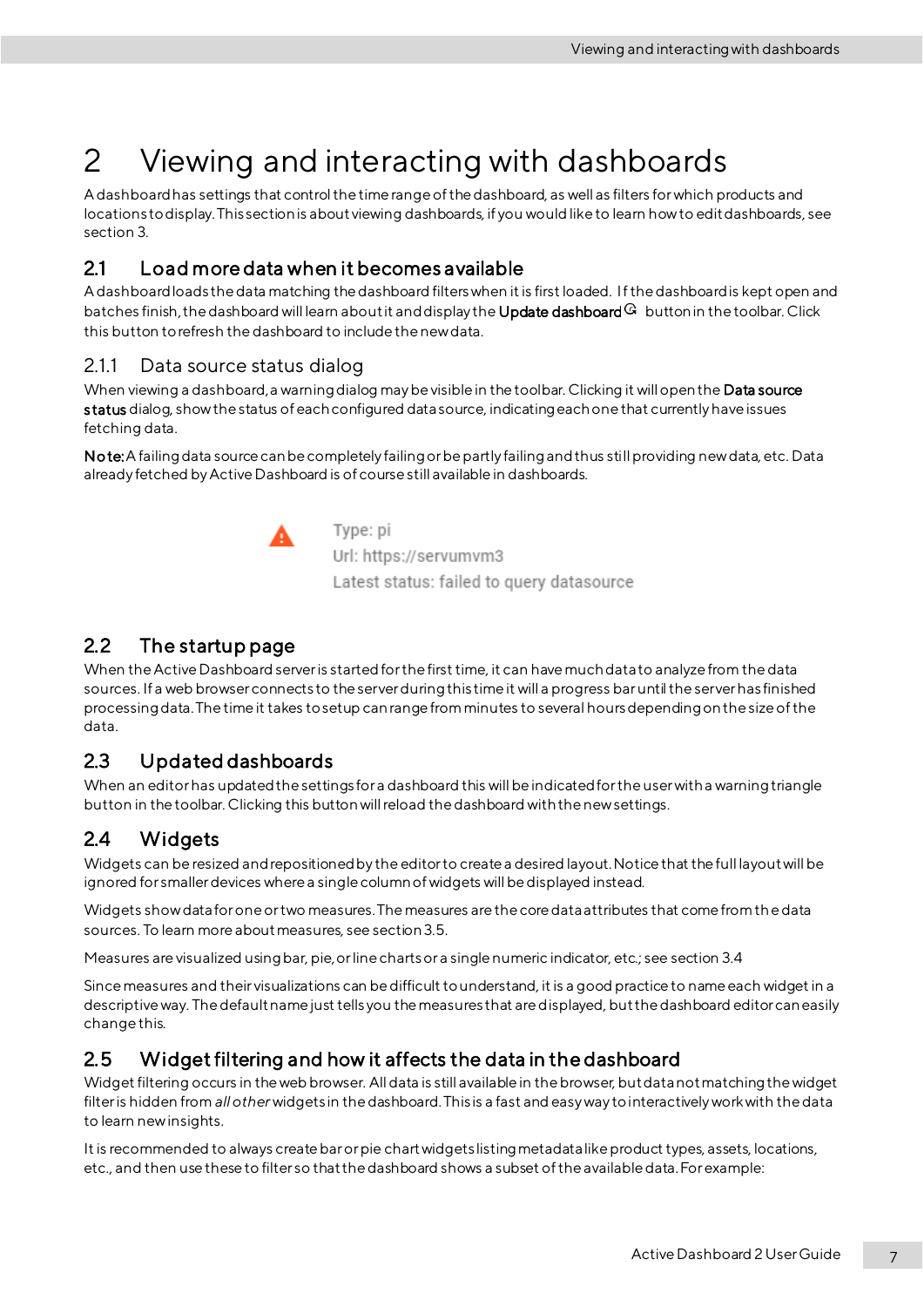- By only clicking the asset "Dryer 1"in a widget,you will see only data for that asset in all other widgets in the dashboard making them easy to interpret.
- If the dashboard shows the Quality or Product performance measures, which are difficult to interpret if there many different CQA variables, you can use one widget to narrow down on a specific product so that the data becomes relevant.

## <span id="page-11-0"></span>2.6 Drill down

All visualization types (widget types) supports drilling down to show more detailed data. For example, when you select a time range in the Range chart, the following things can happen:

- the Drill downbutton is enabled in the widget header, or,
- if you have selected a time range with no data in it, no buttons will be enabled.

Clicking the **Drill down** button will fetch a new dataset for the widget's current filter and update all widgets with the new data. Each drill-down operation will reset all widget filters in the dashboard.

If you have filtered in multiple widgets in a dashboard, the Multiple drill down button in the toolbar will also be available. By clicking it, a new dataset constrained by all widget filters will be fetched and all widgets will be updated. This is a good way to exclude currently unimportant data.

You can drill down multiple times, in the same or in different widgets, and each press on the Drill up button will undo the latest drill-down operation for that widget. The Drill up all the way button in the dashboard toolbar will undo all drilldowns and reset the dashboard to its original state.

## <span id="page-11-1"></span>2.7 Dataset aggregation

To support large amounts of data, Active Dashboard can be configured to aggregate its incoming data beforehand, so that the dashboard can show and filter precomputed values per hour, day, month, etc. The advantage to the user is that the Active Dashboard client can remain responsive and fast over larger time spans as less data needs to be sent to and processed by the client.

If the system administrator has activated the functionality, everything works as usual with the difference that users may see aggregated values in dashboards. Depending on the number of batches matching the dashboard filter, the server will choose a suitable time resolution (hourly, daily, etc.) when the client fetches the dashboard dataset.

To see data with a higher time resolution (for example hourly summation instead of daily), use the Drill down feature described in section 2.6. (The **Drill down**  $\vee$  and **Multiple drill down** buttons will indicate with a "plus" icon  $\vee$  if the current widget filter(s) would yield a higher resolution.)

Note: a widget's selected time measure will also affect how the data is presented; a line chart with Day selected on the x-axis will show daily summations even though the dataset is aggregated per hour. See sectio[n3.6](#page-17-0) for more details about this.

Note: aggregation is not supported with SIMCA-online

## <span id="page-11-2"></span>2.8 Open in SIMCA-online

To use this feature, you needto have SIMCA-online installed.

The Open in SIMCA-online feature, if available, makes it possible to analyze the information in a dashboard in more detail, by opening SIMCA-online with the relevant configuration(s).

Note: this feature must be enabled in the license and Active Dashboard must be configured with a SIMCA-online data source.

Clicking the Open in SIMCA-online button in the toolbaropens a dialog showing the SIMCA-online configurations that are relevant to what you currently see in the dashboard, taking drill-down and widget filters into account. Click on one of the configurations to launch SIMCA-onlineClient with it open, for detailed analysis.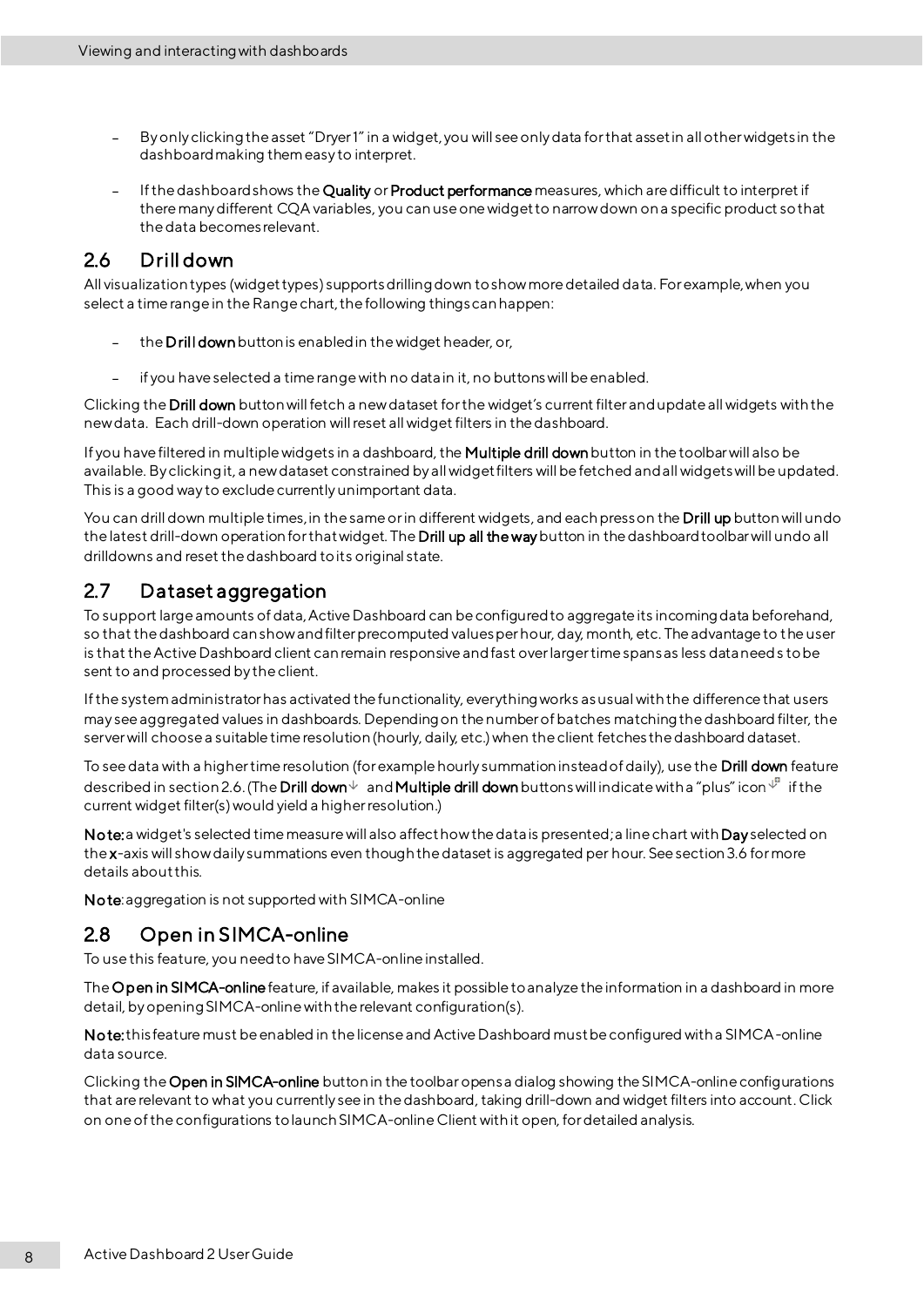Tip: You can use widget filtering to narrow down the data visible in the dashboard and hence reduce the number of configurations that will be seen in the Open in SIMCA-onlinedialog. For example, you can filter out batcheswith errors for a certain time span, and then open SIMCA-online to look into exactly what happened in your process.

| Open a configuration in SIMCA-online     |                |
|------------------------------------------|----------------|
| demo.umetrics.com                        |                |
| ID: 16A47C46-0054-4542-8435-3561B552CBE1 |                |
| ID: 1A6010A1-A5CB-480D-BF4E-3AA07ECBAD8E |                |
| ID: 38E4B293-CCCB-4CF8-833A-77D91904C6D3 |                |
| ID: 4CCC6BAF-B0C1-4590-BAD4-4CDDA033EDC8 |                |
| ID: 67681A64-D95C-4BF9-84C8-6801205AC719 |                |
| ID: 8E7FE8B9-68E6-45C8-B13C-3248114230BA |                |
| ID: 9D669A59-516B-4D24-9179-B8BDF61AC5B8 |                |
| ID: A43FF4FC-219E-4DDF-AA2D-6595A6C12B4C |                |
| ID: AE05D1E1-D25B-4E81-A29E-B0C0B48B715C |                |
| ID: BC6DA781-978F-4C42-9BB7-19D00D7776AA |                |
| ID: D2F820B6-BCBB-495F-8EAB-DEB90CB1DD75 |                |
| Requires SIMCA-online 14.0.1 client      | $\times$ CLOSE |

### <span id="page-12-0"></span>2.9 Download full dataset

The Download full dataset feature, if available, makes it possible to analyze the batches shown in a dashboard in more detail, by exporting all raw data available in the data source and importing it in, for example, SIMCA.

No te:this feature must enable in the license and Active Dashboard must use the OSIsoft PI data source.

You can download the full dataset for the current dashboard with the Download full dataset button in the toolbar. It will also take drill-down and widget filters into account so that the downloaded dataset only includes relevant batches. The data source decides what tags, or columns, are included but at the very least, all data that is available in Active Dashboard will be included.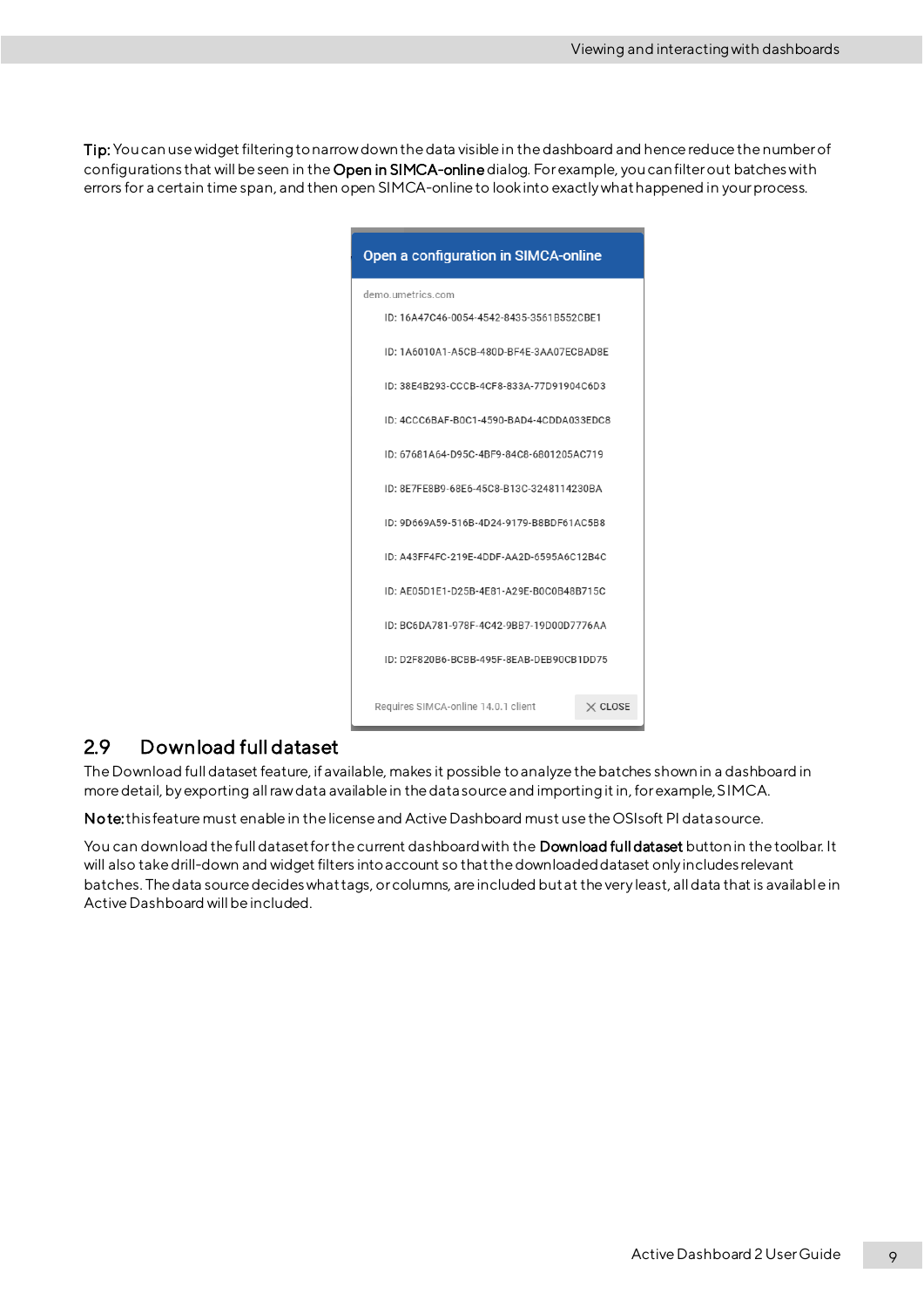# <span id="page-13-0"></span>3 Creating dashboards and widgets

As an editor of a folder, you can create and edit dashboards. This section describes the editor user-interface.

Learn how to configure folders and specify who are editors in sectio[n4](#page-18-0).

### <span id="page-13-1"></span>3.1 Create a dashboard

This simple outline shows how to create a dashboard:

- 1. Click the Create new dashboard button in the bottom right corner of Active Dashboard.
- 2. The Dashboard settings page for the new dashboard is opened. Here you can specify the time range of the dashboard and optional filters for product type, location, etc. These settings are described in sectio[n3.1.1](#page-13-2). When done, click the Apply button.
- 3. The edit page for the dashboard will now be opened, where you can add widgets.

#### <span id="page-13-2"></span>3.1.1 Dashboard settings

Each dashboard has the following filter settings that control which batches are included in its dataset:

| <b>Dashboard settings</b><br>Name*<br>Folder<br>Start-up dashboard<br>Overview -<br>18/50<br><b>Filters</b><br>From *<br>To<br>卣<br>ö<br>2000-01-18<br>2017-05-27<br>$\overline{\phantom{a}}$ $\times$<br>$\overline{\mathbf{v}}$<br>Total: 6339 days<br>Show the latest<br>days.<br>$\mathbf{1}$<br>Location<br>Boston<br>Product Types: All<br>Regions: All<br><b>CANCEL</b> |
|--------------------------------------------------------------------------------------------------------------------------------------------------------------------------------------------------------------------------------------------------------------------------------------------------------------------------------------------------------------------------------|
|                                                                                                                                                                                                                                                                                                                                                                                |
|                                                                                                                                                                                                                                                                                                                                                                                |
|                                                                                                                                                                                                                                                                                                                                                                                |
|                                                                                                                                                                                                                                                                                                                                                                                |
|                                                                                                                                                                                                                                                                                                                                                                                |
|                                                                                                                                                                                                                                                                                                                                                                                |
|                                                                                                                                                                                                                                                                                                                                                                                |
|                                                                                                                                                                                                                                                                                                                                                                                |
|                                                                                                                                                                                                                                                                                                                                                                                |
|                                                                                                                                                                                                                                                                                                                                                                                |
|                                                                                                                                                                                                                                                                                                                                                                                |
|                                                                                                                                                                                                                                                                                                                                                                                |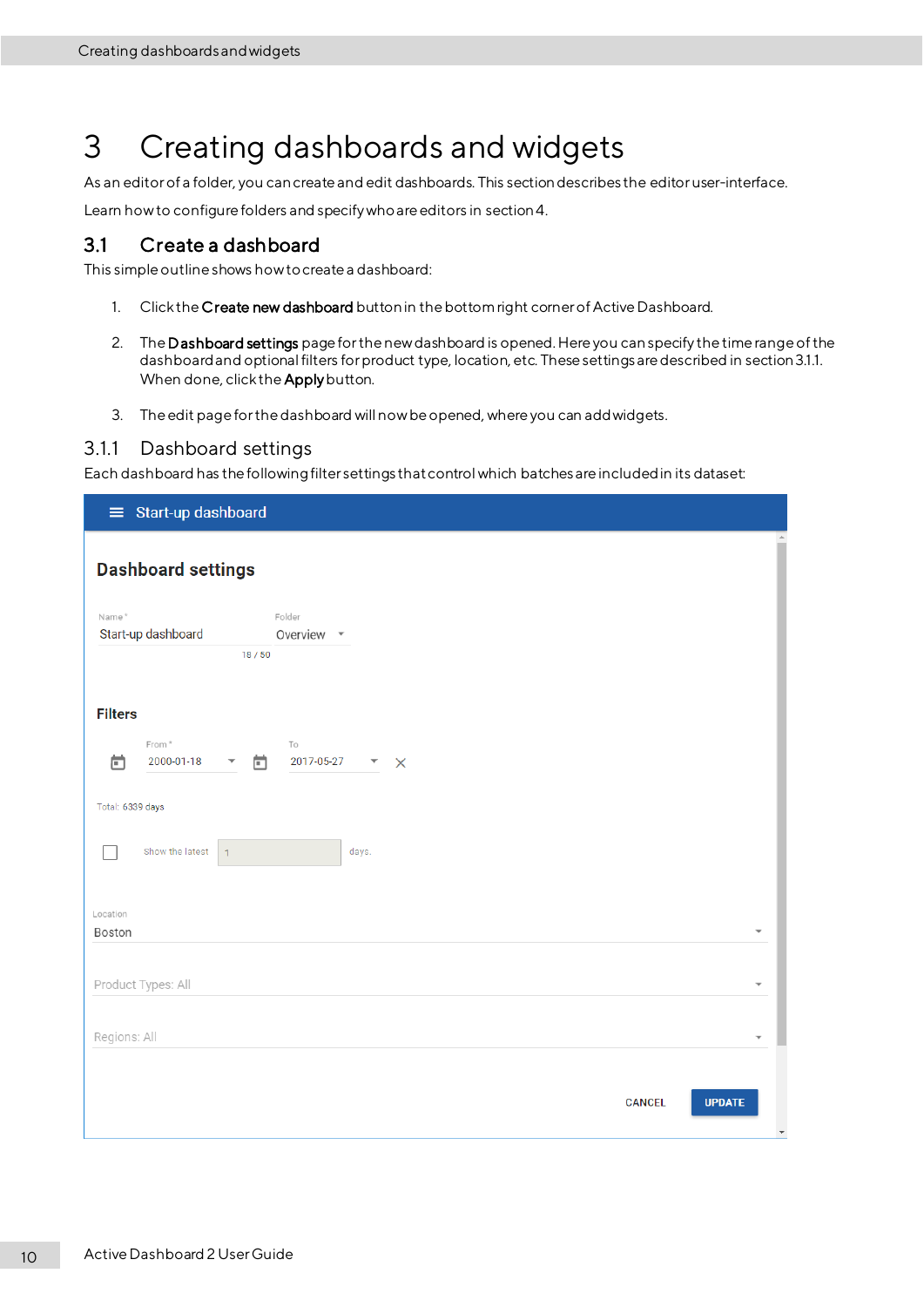- Time:either you can select to show the latest N days, with a dynamic start time, or you can select to set a  $\overline{a}$ fixed date as start time, but the end time can be left empty to always have the dashboard show data up until "now". (Batches with end time on the To day is always included.)
- The Regions where the batches are produced.
- The Locations where the batches are produced.
- The Product types of the produced batches.  $\frac{1}{2}$

To exclude batches without productor location from dashboards, explicitly select the products orlocations you want to see (you can select all items manually).

Note: In SIMCA-online, if you have not used product and location meta, you can modify your project configuration with these attributes, and then repredict historical batches so that these attributes are used. They will then show up in Active Dashboard too.

## <span id="page-14-0"></span>3.2 Add widgets

This simple outline shows how to add widgets to a dashboard:

- 1. Select a dashboard to edit (the Edit dashboard button in the toolbar).
- 2. On the edit page, use the New widget button in the bottom right corner of the dashboard area to create a widget. The new widget will be selected for editing.
- 3. Select y-measure by clicking on one of the groups in the left pane. Then click another measure group (or the same) to select x-measure. A measure can be removed by clicking Remove measure button in the left pane or in the measure on the widget.

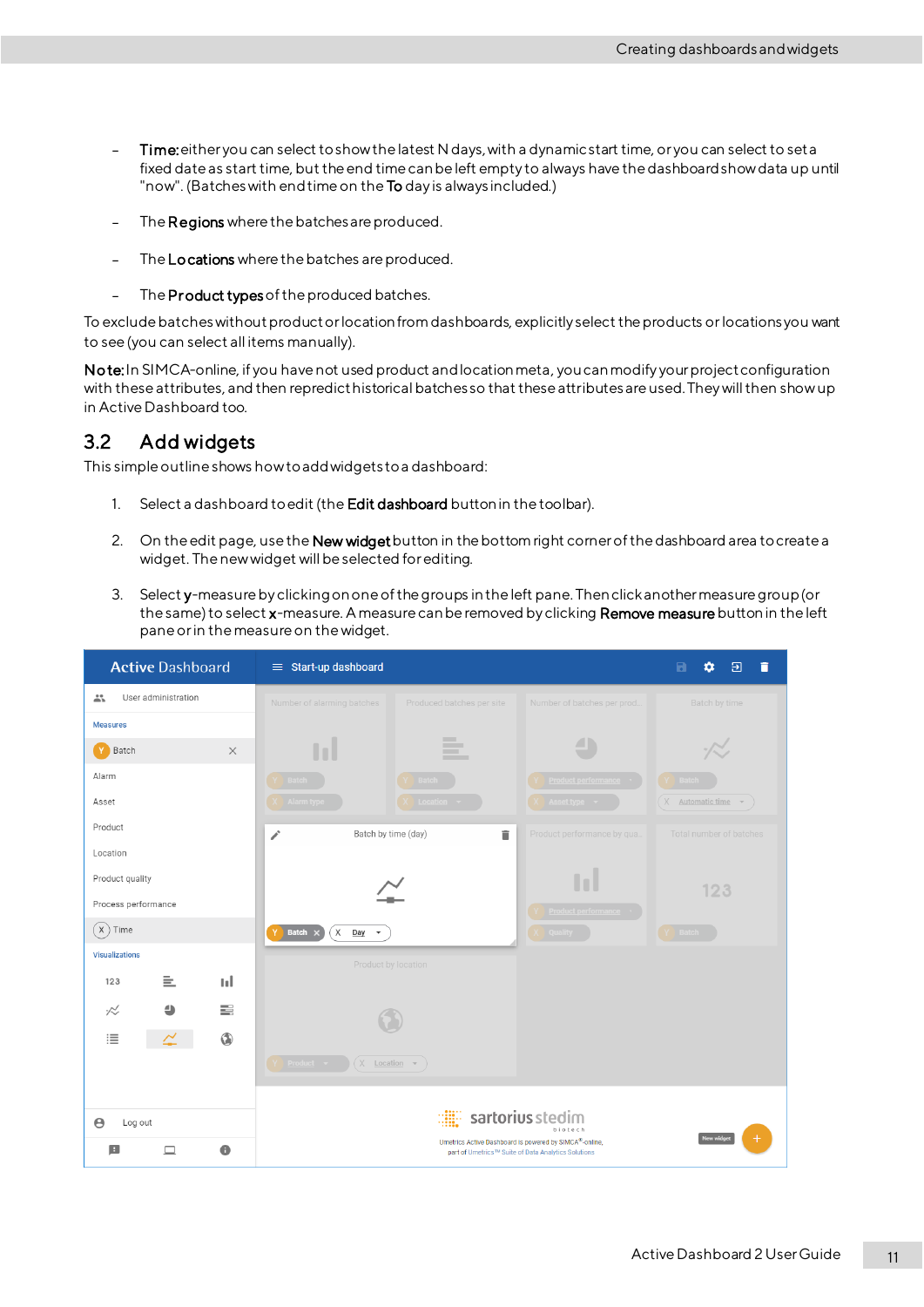- 4. By default, the Column bar visualization is chosen for the widget,but it can be changed via the left pane.
- 5. Widgets can size and move in the dashboard grid, and removed via the Delete widget button in each widget. The widgets default name is based on its measures and can be changed by clicking on the Edit name button in the widget.
- 6. To save your changes click on the Save dashboard button orclick on the View dashboard button and you will be asked if you want to save your changes before viewing the dashboard.

#### <span id="page-15-0"></span>3.2.1 Concurrent editing of dashboards

When another editor has updated the settings for the same dashboard that you are currently editing, this will be indicated with a highlighted warning triangle in the toolbar. Click this button to reload the dashboard the new settings, discarding any changes you have made.

### <span id="page-15-1"></span>3.3 Dashboard performance guidance

The time it takes to load a dashboard, and the time it takes to work with widget-filters, depend on the number of batches in the underlying data and the number of widgets in the dashboard.

So if you are affected by poor performance try the following mitigations:

- Use the dashboard settings to limit the amount of data by reducing the time range orapply product or location filters to the dashboard data.
- Keep the number of widgets in the dashboard at eight or lower. When the number of widgets go above this threshold performance will go down.

Note: More than 32 widgets in a single dashboard is not supported. This prevents widget filtering from working.

### <span id="page-15-2"></span>3.4 Visualizations

Data can be visualized in widgets in the following ways:

| Visualization<br>type | No.<br>dimensions | Description                                                                                                                                                                                                                                                                                                     |
|-----------------------|-------------------|-----------------------------------------------------------------------------------------------------------------------------------------------------------------------------------------------------------------------------------------------------------------------------------------------------------------|
| Number                |                   | A single value as a number. Filtering is not supported.                                                                                                                                                                                                                                                         |
| Row bar               | 2                 | A barchart with horizontal bars. The x-axis measure determines the<br>categories, i.e. bars, of the chart. The y-measure determines the size of<br>the bars. Filtering is possible by selecting individual bars. Tooltips are<br>available on the bars and row labels (useful if the y-value is small or zero). |
| Column bar            | $\mathcal{P}$     | A bar chart with vertical bars. Same as the row bar chart except there are<br>no tooltips on labels.                                                                                                                                                                                                            |
| Line                  | $\overline{2}$    | A time-series line chart. The x-axis show time y-measure determines the<br>points' positions on the y-axis. Points relate to lines. Filtering is possible<br>via range selection from one point on the x-axis to another.                                                                                       |
|                       |                   | Note: only Time can be on the x-axis, other measures are not supported.                                                                                                                                                                                                                                         |
| Range series          | 2                 | A time series chart that works like a combined line and column bar chart:<br>filtering is done via range selection in the lower column chart; the upper<br>line chart is then zoomed in to match the selection. Tooltips are available<br>on the points.                                                        |
|                       |                   |                                                                                                                                                                                                                                                                                                                 |

Note: only Time can be on the x-axis, other measures are not supported.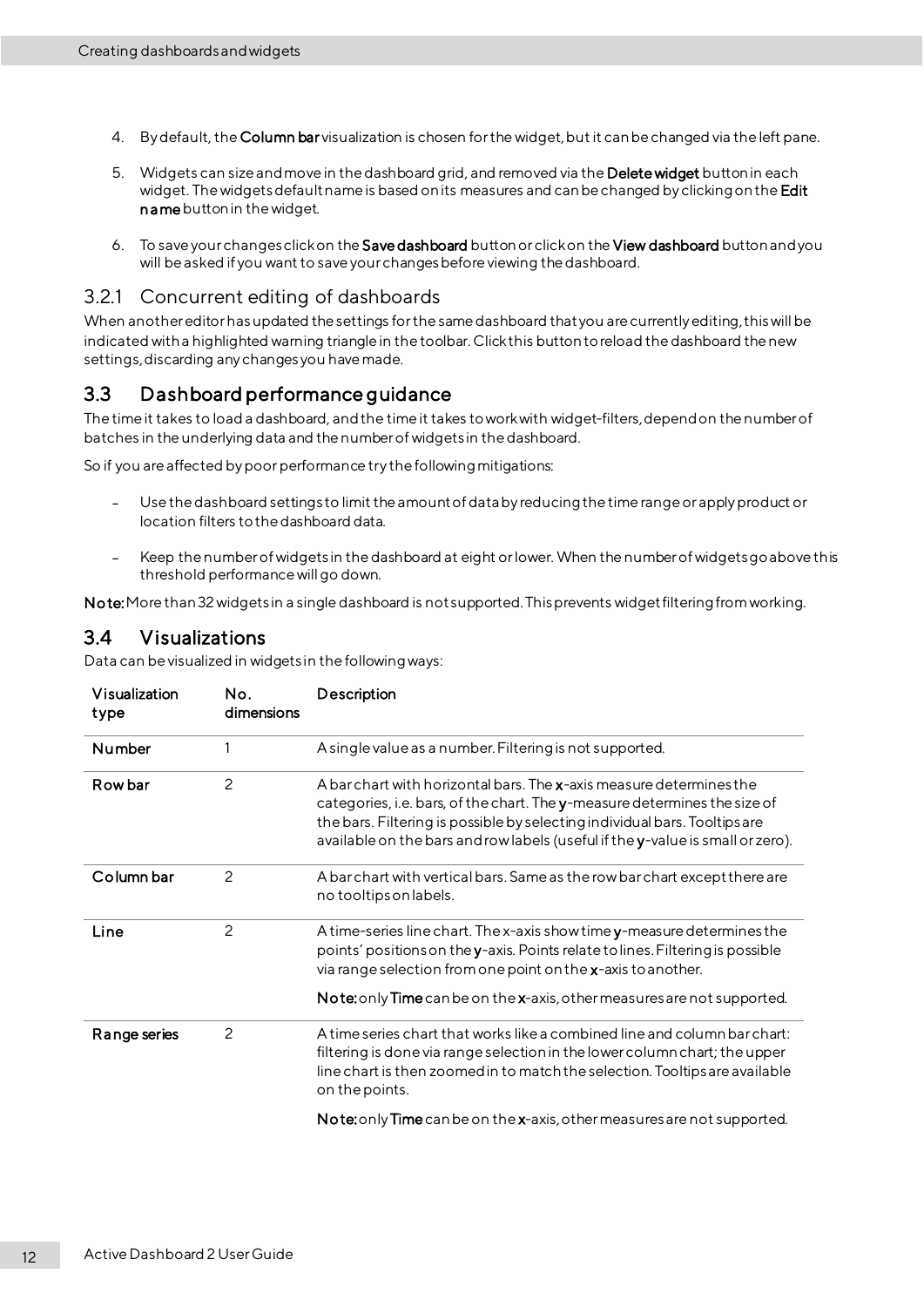| World map     | 2 |                                                                                                                                                                           |
|---------------|---|---------------------------------------------------------------------------------------------------------------------------------------------------------------------------|
|               |   | A geographical map over the world. The x-measure determines the                                                                                                           |
|               |   | lo cations or regions, i.e. bubbles, of the chart. The y-measure determines                                                                                               |
|               |   | the radius of the bubbles. Filtering is possible by selecting individual                                                                                                  |
|               |   | bubbles. It is possible to zoom and pan in the map, and on loading a                                                                                                      |
|               |   | dashboard, it is automatically zoomed in to cover all visible bubbles;                                                                                                    |
|               |   | tooltips are available on the bubbles.<br>Note: only Location (and Region) can be on the x-axis, other measures<br>are not supported.                                     |
| Pie           | 2 | The x-measure determines the categories, i.e. slices, of the chart. The y-<br>measure determines the size of each slice (proportional to the sum over<br>all categories). |
| List          | 2 | A tabular representation of data. Like a bar chart it requires both x and y-<br>measures and shows the exact same data as those charts but data table<br>format.          |
|               |   | If there is too much datato fit in the table, <b>Next</b> and <b>Previous</b> buttons can<br>be used to step between data pages.                                          |
| <b>Bullet</b> |   | A single value as a horizontal bar.                                                                                                                                       |

## <span id="page-16-0"></span>3.5 Measures

Measures are data variables from the data sources that you can see in dashboards. The table below describes each measure, and how it behaves depending on if it is used on the x-axis (category axis) or y-axis (value axis) of a widget.

| Measure<br>group   | Measure      | On the x-axis                                                        | On the $y$ -axis                          |
|--------------------|--------------|----------------------------------------------------------------------|-------------------------------------------|
| <b>Batch</b>       | <b>Batch</b> |                                                                      | Number of batches                         |
| Alarm              | Alarm        |                                                                      | Number of alarms                          |
|                    | Alarm type   | The different types of alarms, i.e.<br>Critical, Warning or No alarm |                                           |
| Asset              | Asset        | Unique names of units                                                | Numberofunits                             |
|                    | Asset type   | Unique names of unit groups                                          | Number of unit groups                     |
| Product            | Product      | Unique names of products                                             | Number of products                        |
|                    | Product type | Unique names of product types                                        | Number of product types                   |
| Location           | Location     | Names of locations, unique per region                                | Number of locations, unique<br>per region |
|                    | Region       | Unique names of regions                                              | <b>Number of regions</b>                  |
| Product<br>quality | Quality      | One category per CQA variable                                        | Weighted average CQA<br>variable value    |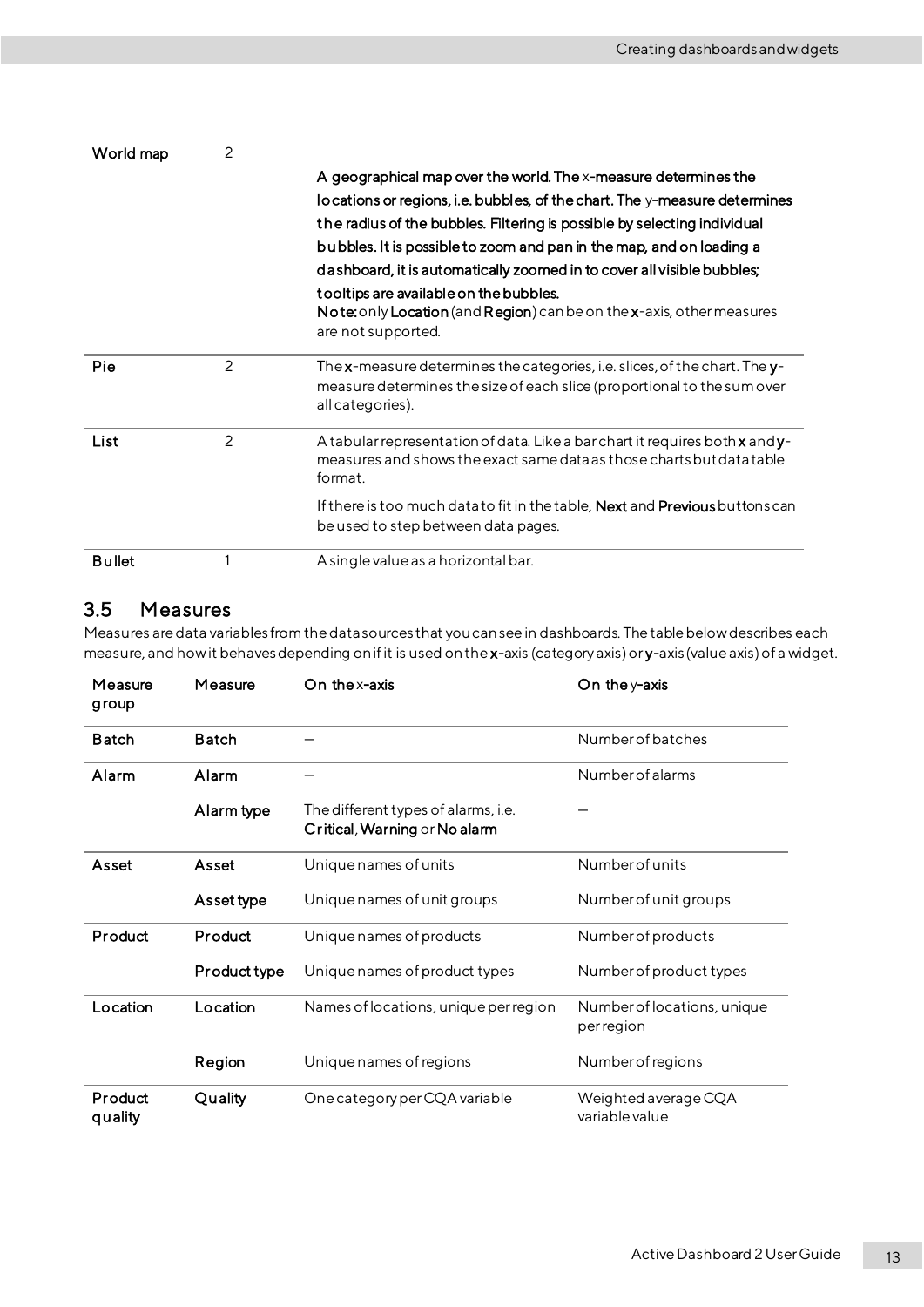|                               | Product<br>performance |                                                                                      | $C_{\rm pk}$ value computed for the<br>current data using the Quality<br>values |
|-------------------------------|------------------------|--------------------------------------------------------------------------------------|---------------------------------------------------------------------------------|
| <b>Process</b><br>performance | Process<br>performance |                                                                                      | PModX+forthelast batch<br>level model.                                          |
| Time                          |                        | One category per time unit; see<br>section 3.6 for details about the Time<br>measure |                                                                                 |

The measure groups Product quality and Process performance are only available when SIMCA-online is the data source.

Tip: The fact that the same measure can have different meanings when on the x-axis and y-axis means for example that you can create a barchart with **Alarm** on both **x** and y-axis. This shows the number of alarms per alarm type. The same also applies for the Asset, Product, and Location measure groups.

### <span id="page-17-0"></span>3.6 Time measure

The measures in the Time measure group can only be used on the x-axis (category axis) of charts. The resulting chart shows the y-measure data grouped into time spans whose length depends on the selected time measure.

By default, **Automatic time** is used on the x-axis when time is selected. This means that the widget will automatically select the best time unit depending on the time span used by the dashboard, so that the widget will display roughly the same number of data points regardless of time span.

If the dashboard editor selects a specific grouping instead of Automatic, the actual chosen grouping when viewing the dashboard may differ: it is never lower (shorter time span) than the selected but may be higher (longer time span), depending on the length of the dashboard time filter time span and whether the dataset is aggregated or not.

Note: when viewing a dashboard, all users can change the grouping in all time-based widgets; available groupings are limited based on the length of the dashboard time filter time span and whether the dataset is aggregated or not.

The editor specifies the overall range of the time x-axis in the dashboard settings. For example, if the dashboard shows data from January 1, 2016 to May 31, 2016, using the Month dimension on the x-axis the chart will show five bars, points in a line chart, or pie slices. Note: week starts on Monday.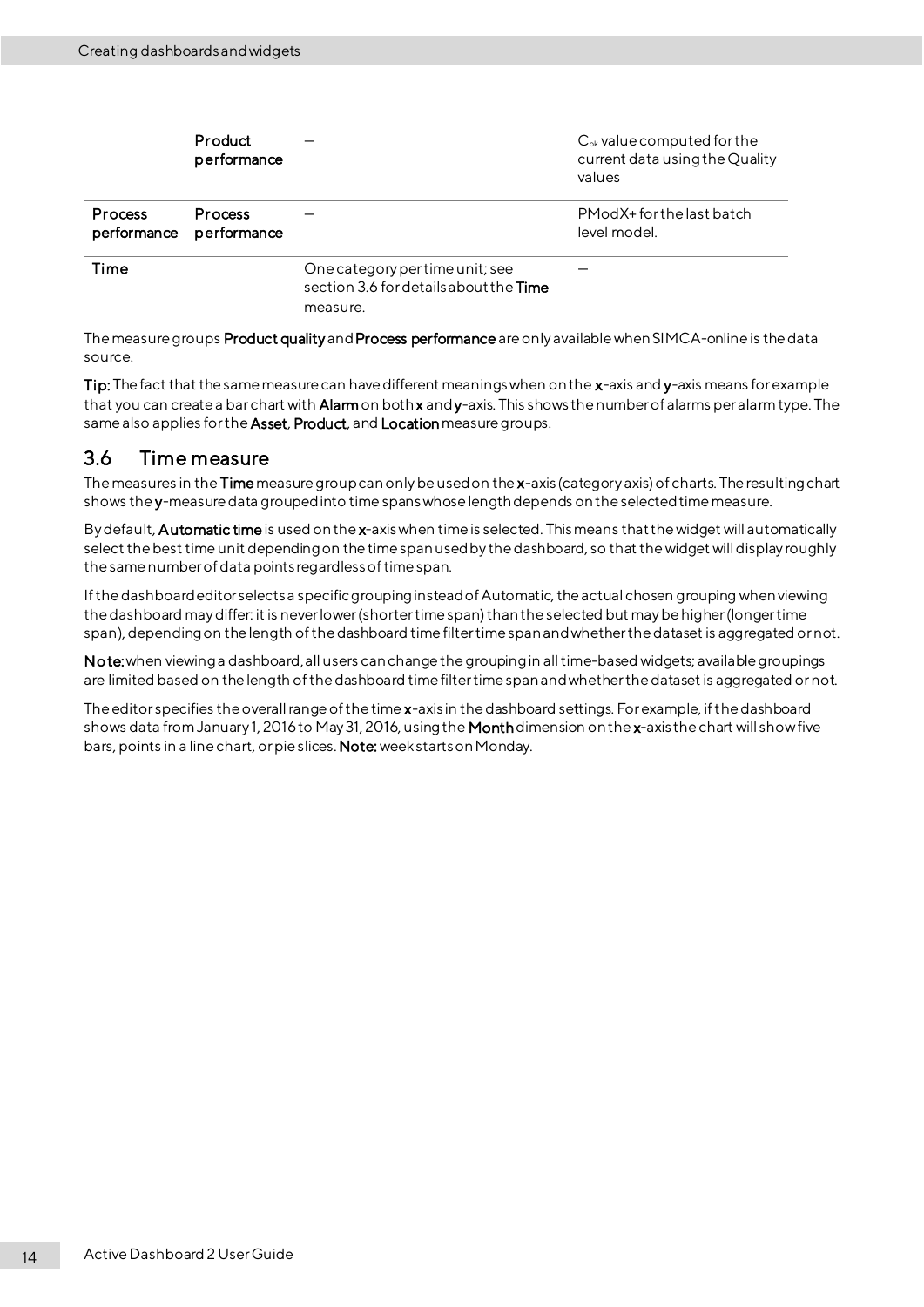# <span id="page-18-0"></span>4 Administer folders and permissions

This section describes whatyou can do when you are logged in as Administrator in Active Dashboard. It does not cover the installation or configuration of the Active Dashboard server that IT personnel performs on the server computer. That is described in the separate Installation Guide document.

Note: to have access to the administrative features, you need to log in from a PC, laptop, or tablet since administrative features are hidden onsmall devices where they would be difficult to use.

To manage folders and their permissions click User administration in the left pane to navigate to the folder page.

| <b>Active Dashboard</b>          | $\equiv$ Drift                                                                                                | Δ | ्म | n   |
|----------------------------------|---------------------------------------------------------------------------------------------------------------|---|----|-----|
| $\leftarrow$ Back                | <b>Dashboards</b>                                                                                             |   |    |     |
| <b>Folders</b>                   |                                                                                                               |   |    |     |
| <b>C</b> Dashboards (unparented) | Start-up dashboard                                                                                            |   | 쵸  | П   |
| ╱<br>$\Box$ Drift                |                                                                                                               |   |    |     |
| Ekonomi                          |                                                                                                               |   |    |     |
| Operator                         |                                                                                                               |   |    |     |
| <b>Overview</b>                  |                                                                                                               |   |    |     |
| <b>Test</b>                      |                                                                                                               |   |    |     |
|                                  |                                                                                                               |   |    |     |
|                                  | <b>Permissions</b>                                                                                            |   |    |     |
|                                  | Local users viewer *<br>$\times$                                                                              |   |    |     |
|                                  |                                                                                                               |   |    |     |
|                                  |                                                                                                               |   |    |     |
| $\boldsymbol{\Theta}$<br>Log out | sartorius stedim<br>biotech                                                                                   |   |    |     |
| $\pm$<br>$\bullet$<br>$\Box$     | Umetrics Active Dashboard is powered by SIMCA®-online,<br>part of Umetrics™ Suite of Data Analytics Solutions |   |    | $+$ |

### <span id="page-18-1"></span>4.1 User accounts

A user account and password is required to log in to Active Dashboard. Each user holds a single role:

- $\equiv$ Us er – can create, view, edit, delete dashboards, and interact with their contents, depending on permission.
- Administrator can manage dashboard folders and user permissions, in addition to everything a User can do.

In Active Dashboard there are two built in users, one for each role:

- Test for viewing and interacting with dashboard contents.
- Administrator this is the one and only administrative account.

Active Dashboard can also be configured to allow loggingin with Windows Active Directory usernames and passwords. Users logging in this way have the Userrole by default, but the system administrator can configure this.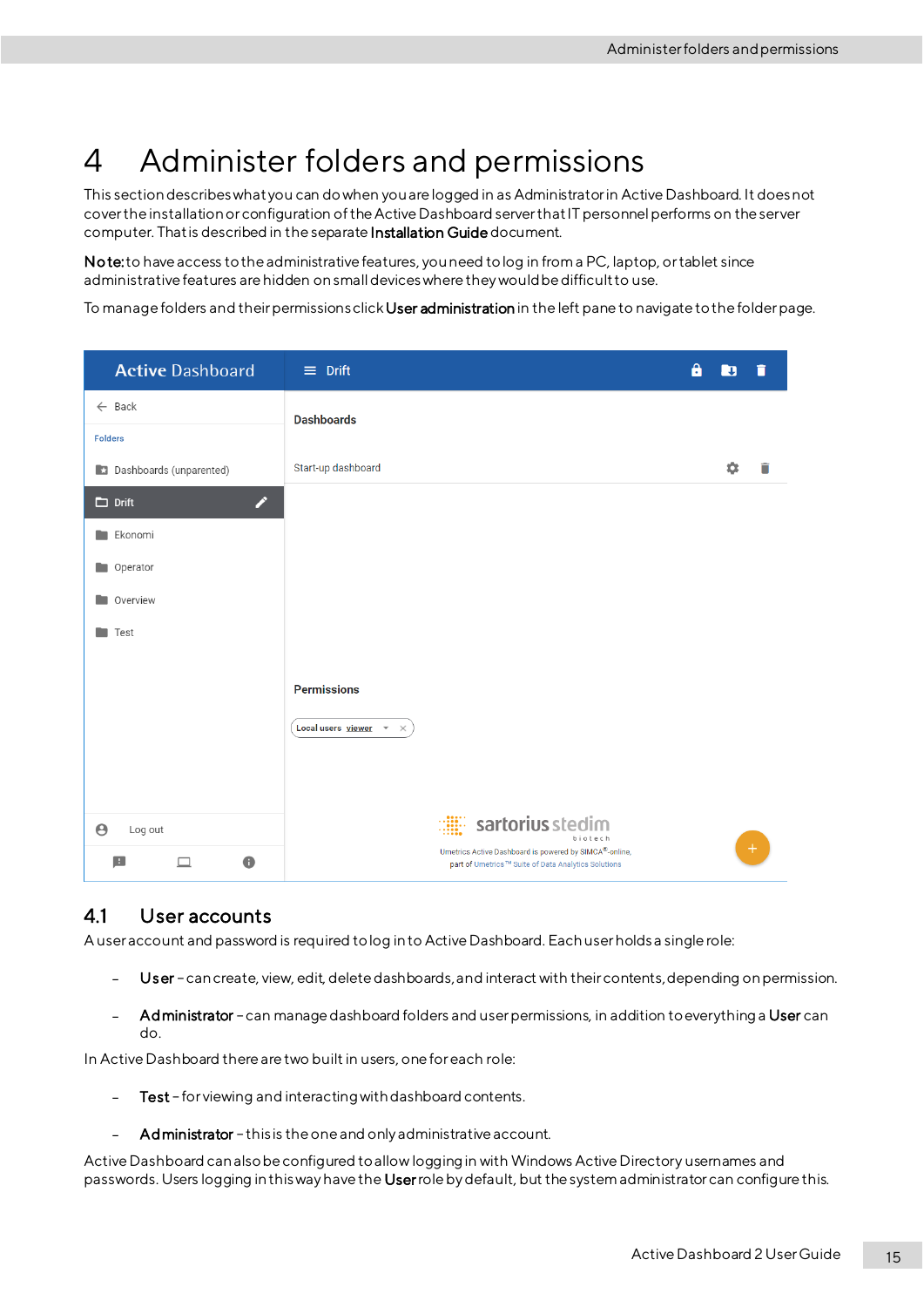This is a good way of making it easy for users to access data in Active Dashboard. How this is configured is described in the Installation Guide.

### <span id="page-19-0"></span>4.2 License and version information

The About page, open from the bottom of the left pane shows the version of Active Dashboard and license information of third-party products.

## <span id="page-19-1"></span>4.3 Manage folders

Folders are used to group dashboards, assigning group permissions to the folders is used to control access to the folder and its contained dashboards. By default, a dashboard belongs to the folder Dashboards. It can be moved to a different folder by changing the folder settings.

When a folder is deleted, its contents are moved up to the next level in the hierarchy.

### <span id="page-19-2"></span>4.4 Manage permissions

Permissions are used to control access to and actions on folders and dashboards. Permissions granted to a folder applies to all dashboards inside the folder. Permissions are assigned to folders by user groups and type. User groups are collected from the configured Active Directory server. A user's permissions to a folder and its contained dashboards are resolved based on the highest permission assigned to a group the user belongs to that is assigned to the folder.

#### <span id="page-19-3"></span>4.4.1 Permission types

There are two permission types: Editor and Viewer. The Editor permission gives the user viewing and editing privileges, while the Viewer permission only allows the user to view the dashboards in the folder and interact with them (such as widget filtering, drill down, etc.).

#### <span id="page-19-4"></span>4.4.2 Permission resolution example

Alice belongs to the groups: Managers and Analysts. We assign Analysts the Viewer permission to folder Plant, and we assign Managers the Editor permission to folder Plant.

The resolved permissions for Alice to the folder Plant and any dashboards inside will be the Editor permission because it is the highest of Alice's permissions to the folder.

## <span id="page-19-5"></span>4.5 Activity page

The Activity page, linked to from the bottom of the left pane shows usage statistics for the Active Dashboards server, grouped by month:

| Column          | Describes                                                       | Usage                                                                                                                                                                  |
|-----------------|-----------------------------------------------------------------|------------------------------------------------------------------------------------------------------------------------------------------------------------------------|
| Sessions        | When someone has been<br>logged in                              | To see how much the system is utilized.                                                                                                                                |
| Devices         | Unique client IP-addresses<br>which have accessed the<br>system | This measure can be used to see how widely the system is utilized. Is<br>the system used from a just a few devices, or is the system used<br>from many devices?        |
| Users           | Unique user accounts which<br>have accessed the system          | This measure can be used to see how many people are using the<br>system. Is the system used by a handful of experts, or is the system<br>used by all the organization? |
| User<br>Devices | A combination of Devices<br>and Users                           | Does each user check the system status from a single device, or<br>does each user use multiple devices to check the status of the<br>system throughout the day?        |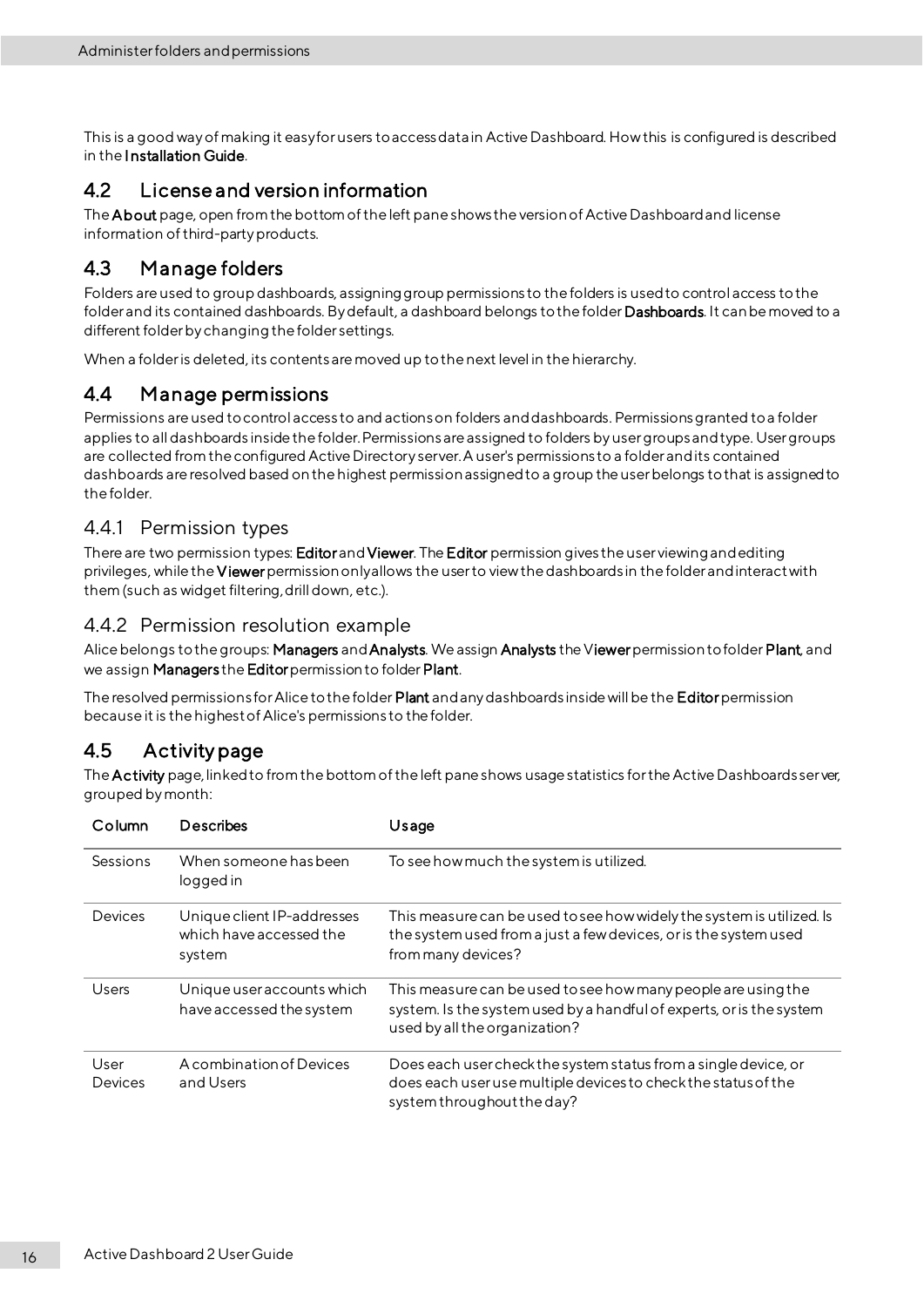# <span id="page-20-0"></span>5 What data do I see in Active Dashboard?

This section explains what data from the data sources is available in Active Dashboard, and what you can do to ensure that metadata (producttypes, locations, etc.) and data for measures is available in Active Dashboard.

### <span id="page-20-1"></span>5.1 Data sources

Active Dashboard currently supports two types of data sources: SIMCA-online and OSIsoft PI. In the following table, they are compared.

| Aspect                      | SIMCA-online             | OSIsoft PI                                                                         | Described in      |
|-----------------------------|--------------------------|------------------------------------------------------------------------------------|-------------------|
| Measures                    | Supports all<br>measures | Measures Quality, Product<br>performance, and Process<br>performance not supported | section 3.5       |
| Drill down and<br>filtering | Supported                | Supported                                                                          | sections 2.5, 2.6 |
| Dataset aggregation         | Not supported            | Supported                                                                          | section 2.7       |
| Open in SIMCA-<br>online    | Supported                | Not supported                                                                      | section 2.8       |
| Download full<br>dataset    | Not supported            | Supported                                                                          | section 2.9       |

## <span id="page-20-2"></span>5.2 Identity and data collection from multiple sources

To be able to show data from multiple data sources, Active Dashboard needs to know whentwo data items are identical, i.e. refer to the same thing.

Textual matching is used of values for the measures Batch, Asset, Asset type, Product, Product type, Location, and Region. For example, this means if two batches have the same name it is assumed to represent the same real-world batch and if two project configurations use the same Asset type "Dryers" and the same Asset "Dryer1" those are assumed to represent the same physical Dryer1 unit.

On the other hand, if the samebatch name has different Assets in two different data sources both these assets will show up in Active Dashboard.

Most measures simply use the "count" reduction function. For example, when computing the value for the measure Batchfor all batches in a week, the resulting number would be the number of batches as you would expect.

The measures where this does not apply are Process performance, Quality and Product performance, which are described in subsections to sectio[n5.4](#page-20-4).

## <span id="page-20-3"></span>5.3 How does Active Dashboard deal with different time zones?

If two users are in different time zones, they will still see the same data in Active Dashboard, because it always groups by and displays UTC time. Tooltips in charts and other places where time is displayed show the corresponding local time so a user can always match the data to the local timezone.

This is changed from Active Dashboard 1, where the user's local time was used for grouping and displaying time. All settings for the dashboards and widgets also use UTC.

## <span id="page-20-4"></span>5.4 Data source: SIMCA-online

SIMCA-online, also part of the Umetrics™ Suiteof data analytics solutions, is a client–server solution for multivariate process monitoring. The following subsections contains information about how SIMCA-online and its data relates to what you see in Active Dashboard. In general, the following is true for SIMCA-online data sources: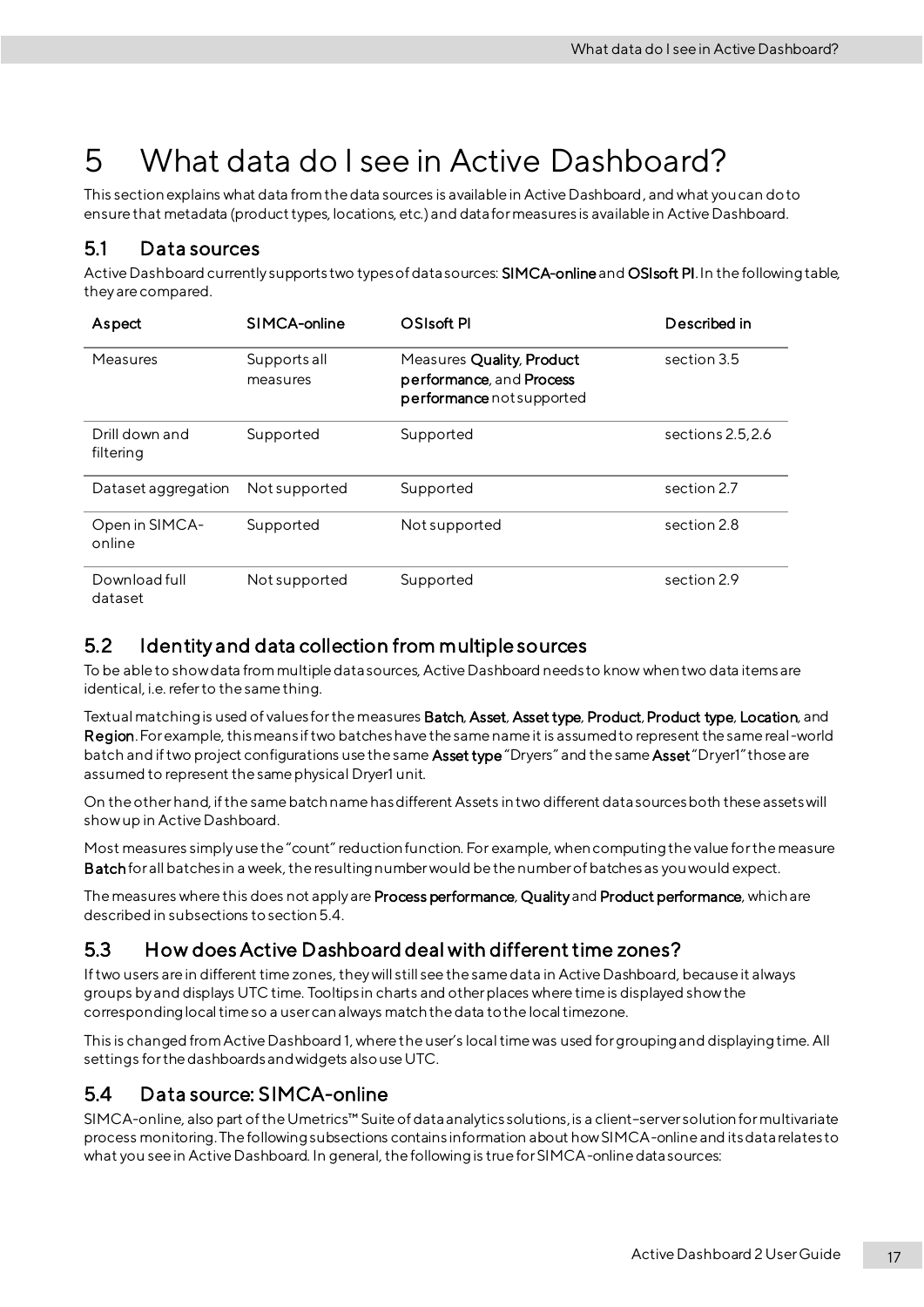- The Active Dashboard server connects to one or more SIMCA-online 14.0.1 servers using the SIMCA-online Web API.
- Only data from batch configurations are read. Data from continuous (regular) configurations is not available.
- Still running (active) batches are not analyzed by Active Dashboard, only historical batches (which have an end time) are analyzed.
- When a batch is predicted by SIMCA-online, it uses the then current project configuration settings when saving data about that batch (including the product and location from the metadata page). To make changes forolder batches you must update the project configuration and then repredict the batches, and then Active Dashboard will pick up the changes.
- Only batch evolutionlevel alarms (multivariate- or target value alarms) are handled in Active Dashboard. Batch level alarms are ignored.

<span id="page-21-0"></span>5.4.1 How do I get values for Quality or Product performance in Active Dashboard? The Qu ality and Product performance measures require CQA data from SIMCA-online to work. CQA stands for Critical Quality Attributes and is a new feature in SIMCA-online 14.0.1.

To enable this feature, you need:

- A SIMCA project that includes the CQA variables you want to analyze. These variables must be set to Y in  $\overline{\phantom{0}}$ the batch level models (they cannot be X).
- A SimApi that supports discrete data retrieval, se[e umetrics.com/simapi](http://www.umetrics.com/simapi).
- A configuration for the project in SIMCA-online that specifies that the CQA variables use discrete data retrieval.
- For the Qu alitymeasure to work properly, CQA variables must be defined so that higher values are better (seesection [5.4.3\)](#page-21-2).

#### <span id="page-21-1"></span>5.4.2 What is the measure Product performance?

The Product performance measure, or  $C_{pk}$ , is the process capability index of the process. It is related to the Quality measure and is computed using CQA values fromSIMCA-online together with statistics and limits of the CQA variables.

Pr oduct performance is defined so that high values are good, and low bad. The range depends on the monitored process. A product is within its limits if the value is at least 1.25. For six sigma, the value needs to be larger than 2.0.

When displayed, Product performance is recalculated for the current grouping, taking filtering into account. Like for the Qualitymeasure, the value is computed percombination of CQA variable and product in the current selection and the minimum value is then chosen.

#### <span id="page-21-2"></span>5.4.3 What is the measure Quality?

The Quality measure is defined as the weighted average of a CQA variable for each variable and product combination. This means that if the sameCQA variable (for example "Quality 1", or "Yield") is used for two different products they will be computed separately.

Qu ality is defined to be better when its value is higher. The computation in Active Dashboard uses the minimum function when computing Quality over multiple variable / product combinations. For example, when reducing five batches from two different products over a week, the result would be the Quality value from the product with lowest average.